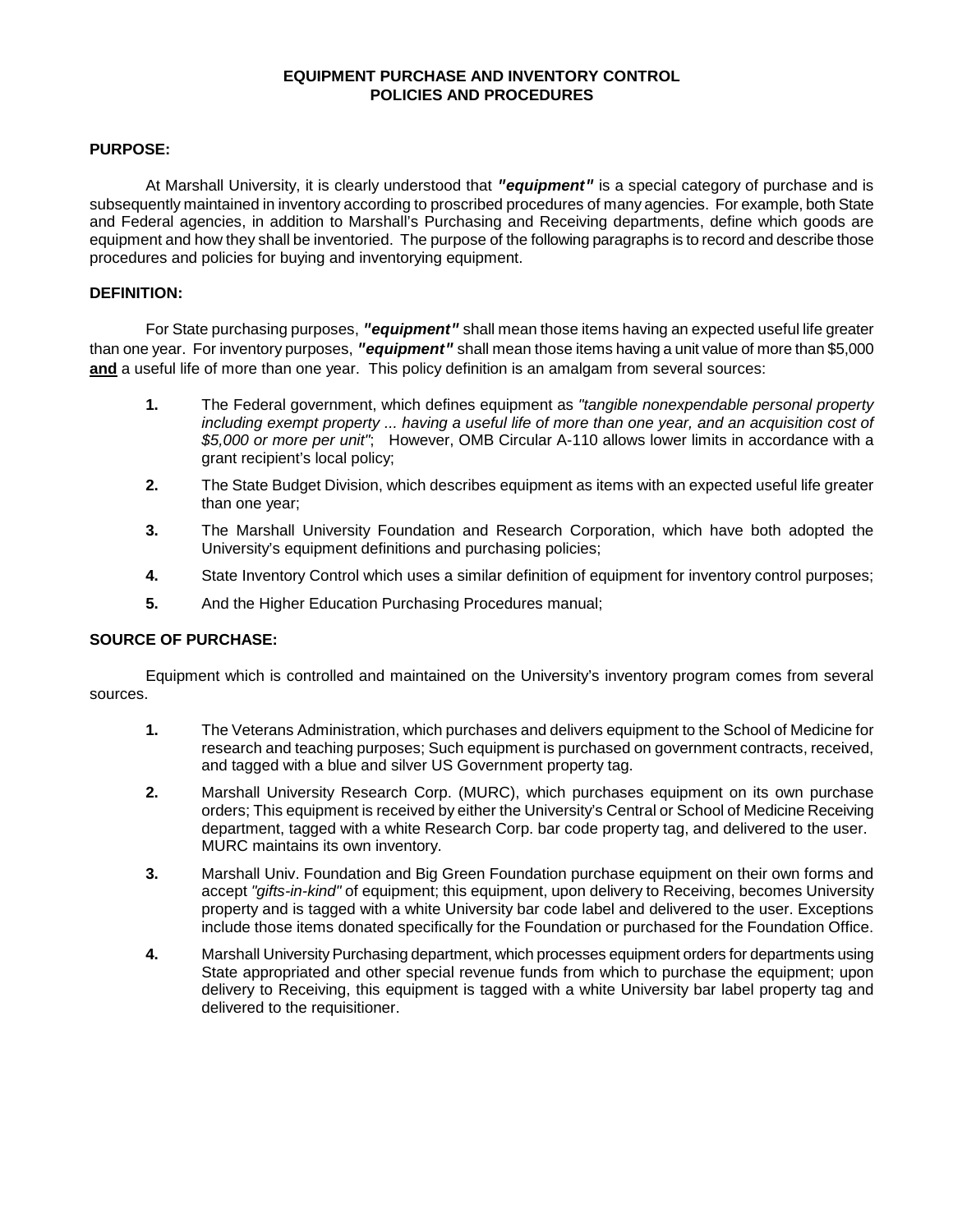# **PURCHASING EQUIPMENT:**

Regardless of the University source, all purchased equipment is bought from a supplier on an approved purchase order. All sources require the requesting departments to prepare a requisition and submit it to the appropriate Purchasing office. Normally bids are solicited by the University for its Purchases of equipment totaling more than \$5,000, unless the equipment is available on GSA contracts. The Veterans Administration has similar requirements unless the equipment is available on GSA contracts. Generally the Foundation does not require bids. However, the Research Corp. does when it is practical or desired by the grant recipient. For all Research Corp. purchases, the requested equipment must be authorized by the grantor and included in the grant budget. Upon approval by the appropriate buyer, Director of Purchasing, Business Manager, or Executive Director, the signed order is released to the supplier authorizing shipment to the designated Receiving department.

# **RECEIVING EQUIPMENT:**

Items for The Veterans Administration are received by Central Receiving. Upon delivery to Receiving, all equipment is checked-in against the purchase order to insure that the correct equipment was received and in good condition. Equipment which is lease purchased will be tagged at the end of the lease purchase term. All other purchased and donated equipment will be tagged upon receipt. After property tags are affixed to the equipment, it is delivered to the requesting department. Once processed the items are then delivered to the School of Medicine Receiving dock.

### **EQUIPMENT RECORDS:**

Until an item of equipment is removed from the University inventory, all original receiving source documents for that item shall be kept on file. At a minimum, that shall include the packing slip or freight bill, and the delivery ticket acknowledging receipt of the equipment by a representative from the requisitioning department. If hard copy purchase orders have been issued, a copy shall be maintained by Receiving. There shall also be annotated on the receiving document the serial number of the equipment and the assigned property tag number. For donated equipment, a copy of the certified appraisal shall also be maintained on file. For any item of equipment deleted from the inventory records, the original authorizing source document shall also be kept.

#### **MAINTAINING THE EQUIPMENT DATA BASE:**

The Receiving department shall be responsible for entering data and maintaining it current on all equipment processed through its receiving function. All fields in the data base of the equipment inventory program shall be completed to the extent possible, in accordance with guidance in the Higher Education Purchasing Procedures Manual. The source document for entries in the data base shall be the usual receiving documentation and the log of all assigned tag numbers. This log shall be maintained in the Receiving department and shall be updated as tag numbers are assigned. An item's cost will be recorded from the invoice and shall include freight and installation.

As physical inventories are conducted and equipment is removed from use, appropriate entries in the inventory program shall be made. This shall include such entries as date of last inventory, changes in location of the equipment, and annotating *"delete"* in the Remarks field to identify disposed equipment. If known, the disposal date, method, and price (if applicable) shall also be entered.

#### **EQUIPMENT REPORTS:**

Several different reports shall be run throughout the year based upon the information contained in the equipment inventory database. They are as follows:

- **1.** Quarterly, Receiving shall provide a listing of all additions to the inventory to the Research Corporation for equipment purchased through it. This list may be used by MURC to update its records.
- **2.** Annually, a total listing of all University owned equipment shall be printed in tag number sequence and sent to the Senior Administrator at the Higher Education Central Office by August 1st with the President's endorsement.
- **3.** Annually, a listing of all departmental University owned equipment shall be provided to the appropriate University departments for reconciliation purposes. This listing shall be printed in tag number sequence by department code and shall be provided to the departments by August  $1<sup>st</sup>$ .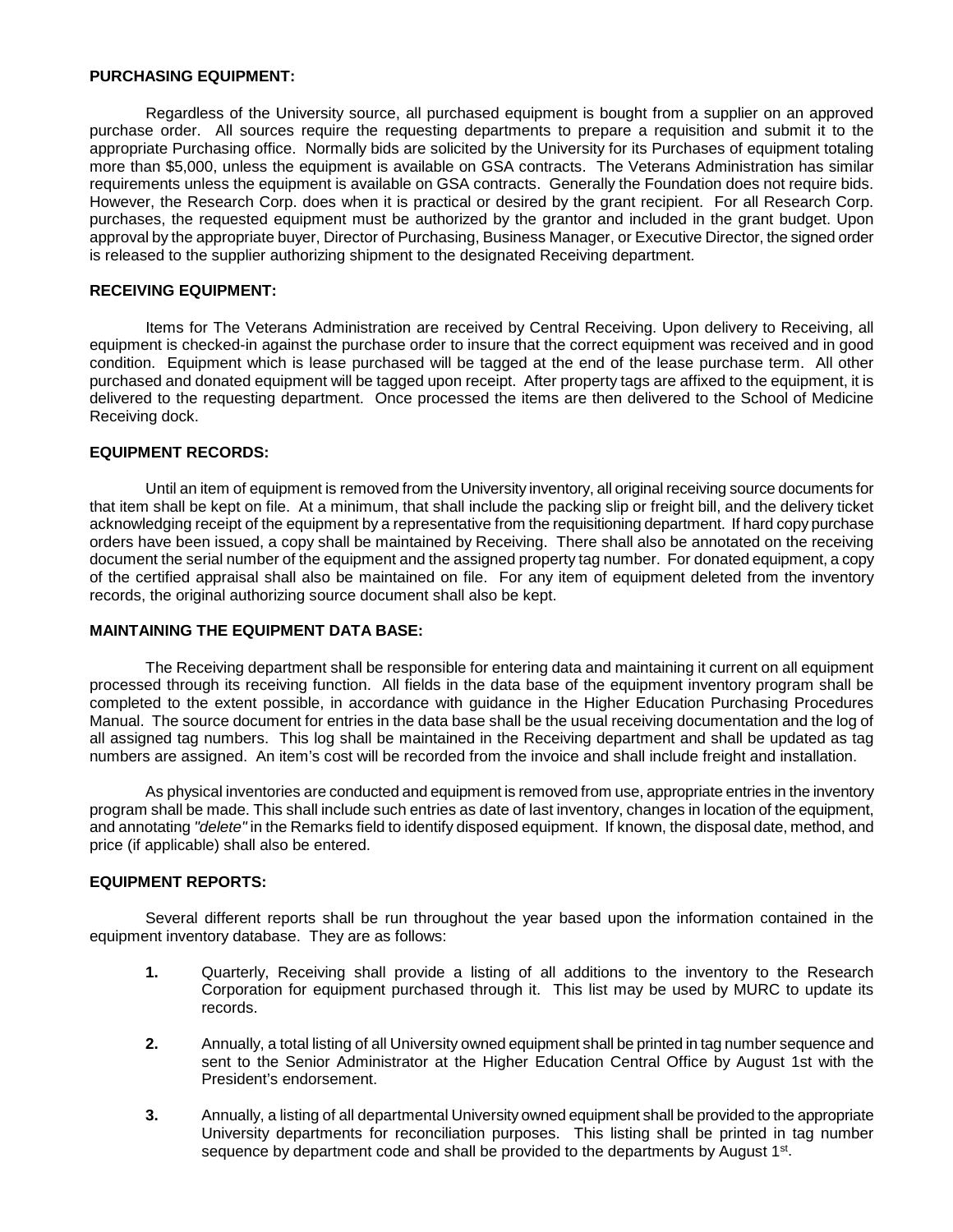- **4.** Annually, to comply with outside financial audit standards, the following shall be provided to the Senior Vice President for Operations using reports from the computerized inventory program:
	- **A.** a beginning inventory value;
	- **B.** a list of all University owned equipment additions and deletions with a total for each list;
	- **C.** an ending inventory value.
- **5.** Annually, 3 complete sets of the University inventory shall be printed in tag number, description, and department code sequences for use by the Receiving department at Marshall and the Senior Vice President for Operations.

### **EQUIPMENT INVENTORIES:**

Per Marshall University Board of Governors Policy No. FA-9, a physical audit of all equipment is to be accomplished every three years on a cyclical basis. In years past this physical inventory was physically conducted by the receiving depart. With the growth that has taken place at Marshall University, the Receiving Department does not have adequate staffing to achieve this. Therefore this physical inventory responsibility has shifted to the Senior Vice President's or their designee's to accomplish this audit as they perform their annual inventory reconciliation for their areas of responsibility. Discrepancies shall be reconciled to the extent possible with a subsequent report provided to the Senior Vice President for Operations by July 15 of that year. A reconciled copy shall also be provided to the respective department heads. Research Corporation and Foundation owned equipment will not be physically inventoried by receiving personnel.

### **DEPARTMENTAL RESPONSIBILITIES:**

The security and physical safeguarding of equipment is the responsibility of the department possessing physical control. Ultimately, it is the department head that is responsible. If equipment is moved from one room or department to another, the department **must** notify receiving to update the inventory records. Equipment may **NOT** be cannibalized, thrown into the dumpster, or trashed in any way. Trade-ins of used University equipment for new shall require the approval of the appropriate Receiving Supervisor and will be documented on the purchase order. Transfers of equipment to other State agencies and publicly funded entities shall be in accordance with the Higher Education Purchasing Procedures Manual. Should department heads allow staff or faculty to use equipment at home or elsewhere, a memo to that effect, clearly identifying the equipment and property tag number shall be provided to the appropriate Receiving department supervisor. If equipment is picked-up from the supplier, or the supplier delivers it directly to the requisitioner, it shall be the department's responsibility to take the equipment to receiving to be tagged and provide the appropriate packing slip, freight bill, or other necessary documentation. Should equipment for the Research Corporation not be delivered to Receiving for tagging, Receiving will send the tags to the Executive Director of the Corporation, who, in turn, will tag the equipment and provide appropriate source documents and information to Receiving so that the equipment data base may be updated. Disposition of Research Corporation and Veterans Administration purchased equipment will require the approval of their respective inventory control or executive officers. Questions regarding any equipment in inventory shall be directed to the respective Receiving department supervisor for resolution.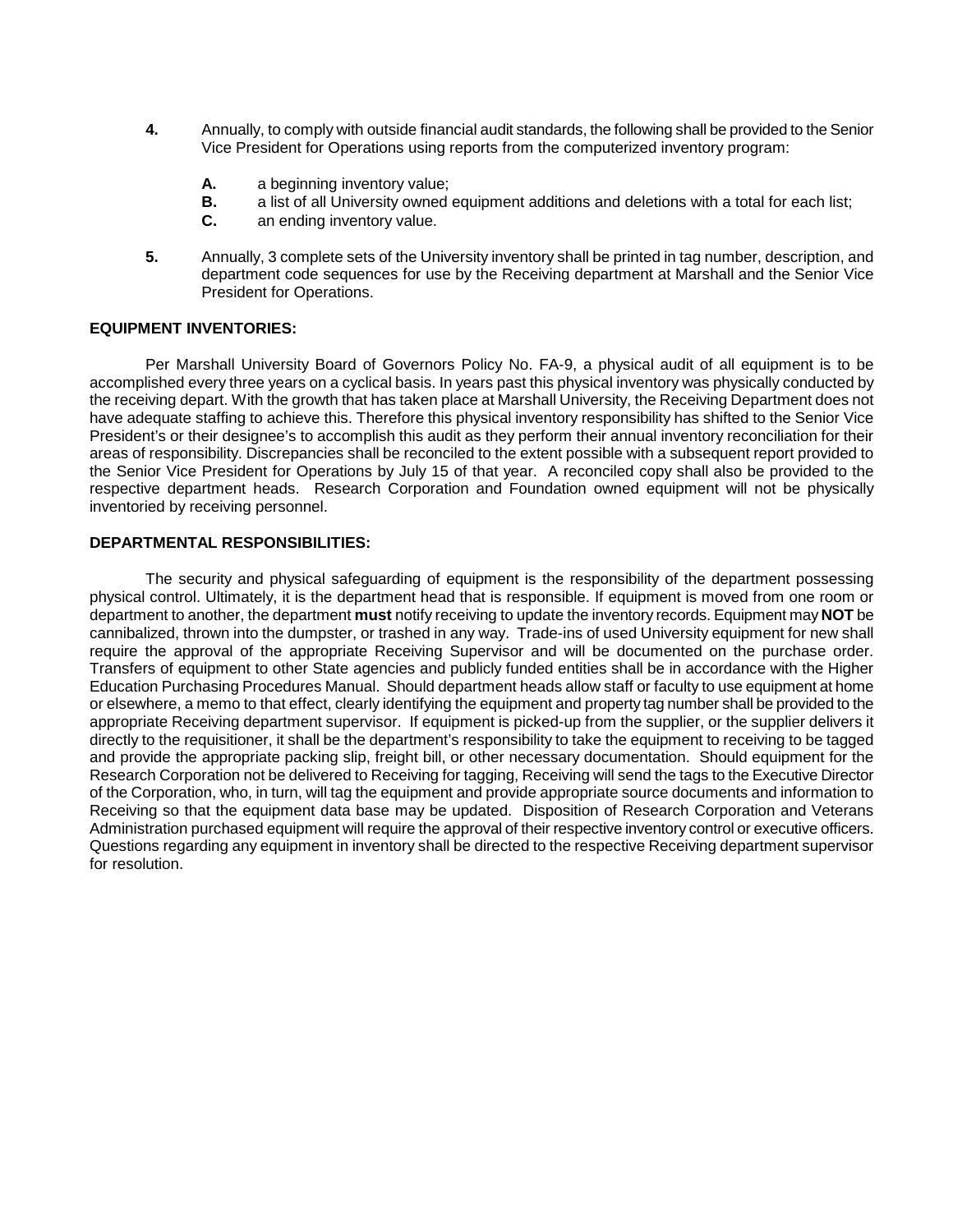#### **RECEIVING/INSPECTION/SHIPPING/INVENTORY CONTROL**

#### **RECEIVING**

Receiving and inspection of supplies and equipment are very important, but often overlooked aspects of procurement. Without adequate receiving procedures, the effort expended in writing specifications, bidding, and buying is meaningless. Only with effective receiving and inspection can the University be assured of obtaining the correct products ordered.

Receiving areas are maintained at the Art Warehouse Building, located at 201 21<sup>st</sup> Street, and within the Biotechnology Science Center Building. Each receiving area is provided either electronic or paper copies of all purchase orders issued by the University as well as the Research Corporation and Foundation. Change orders or cancellations are also shared in the appropriate format with the receiving areas.

Receiving accepts all shipments except COD deliveries. Supplies and equipment will not be released or delivered until an approved purchase order has been received or it is confirmed that the purchase was against the State credit card. It is our goal to deliver goods to the destination shown on the purchase order within two working days.

Personal packages shipped to the University are the sole responsibility of the individual. Neither security nor delivery can be provided with State supported resources.

When making inquiries to the Receiving Department as to receipt of material, please have the vendor's name and purchase order number available. Because of the huge volume of daily deliveries it is impossible to locate items without good information.

# **INSPECTION**

All packages are checked for visible damage before acceptance. The packages are then opened and examined for concealed damage and specific requirements as to the correct quantity, catalog number, make, model, and general description of the item(s) against our purchase order. However, credit card shipments are not; they are simply delivered to the department.

A delivery ticket and receiving report are generated for each purchase order. The receiving report will insure that accounting will issue proper payment of invoices. For this reason, it is extremely important that all deliveries of goods come through Receiving.

Problems can occur when receiving material against purchase orders. All errors and damages found at the time of receipt will be reported to the vendor by the Receiving personnel. If concealed damage or errors are discovered after delivery has been made to the department, please contact receiving immediately. Do not use any of the material and save all packing material. Please note that material ordered incorrectly by the department may result in restocking and shipping charges which the department must pay to the vendor. Problems with credit card shipments, including duplicate shipments, are the responsibility of the department.

#### **DOCUMENTATION**

After the equipment or supplies are signed for by the department, one copy of the delivery ticket will be given to the department for its files and the original shall be kept in Receiving. If the item is an inventorial piece of equipment, the serial, model, and inventory tag numbers shall be annotated on the packing slip or other receiving documents for the particular order.

Delivery tickets shall be kept in Receiving by date in a monthly file. Packing slips and freight bills shall be filed similarly; or, they may be filed together in purchase order number sequence.

Since both the Foundation and Research Corporation generally provide hard copy purchase orders, a copy shall be maintained in Receiving. Proof of delivery to the department, packing slips, and freight bills will be filed with the appropriate purchase orders. These files shall be maintained in purchase order sequence. Receipts of goods shall also be reported to the appropriate Accounts Payable office.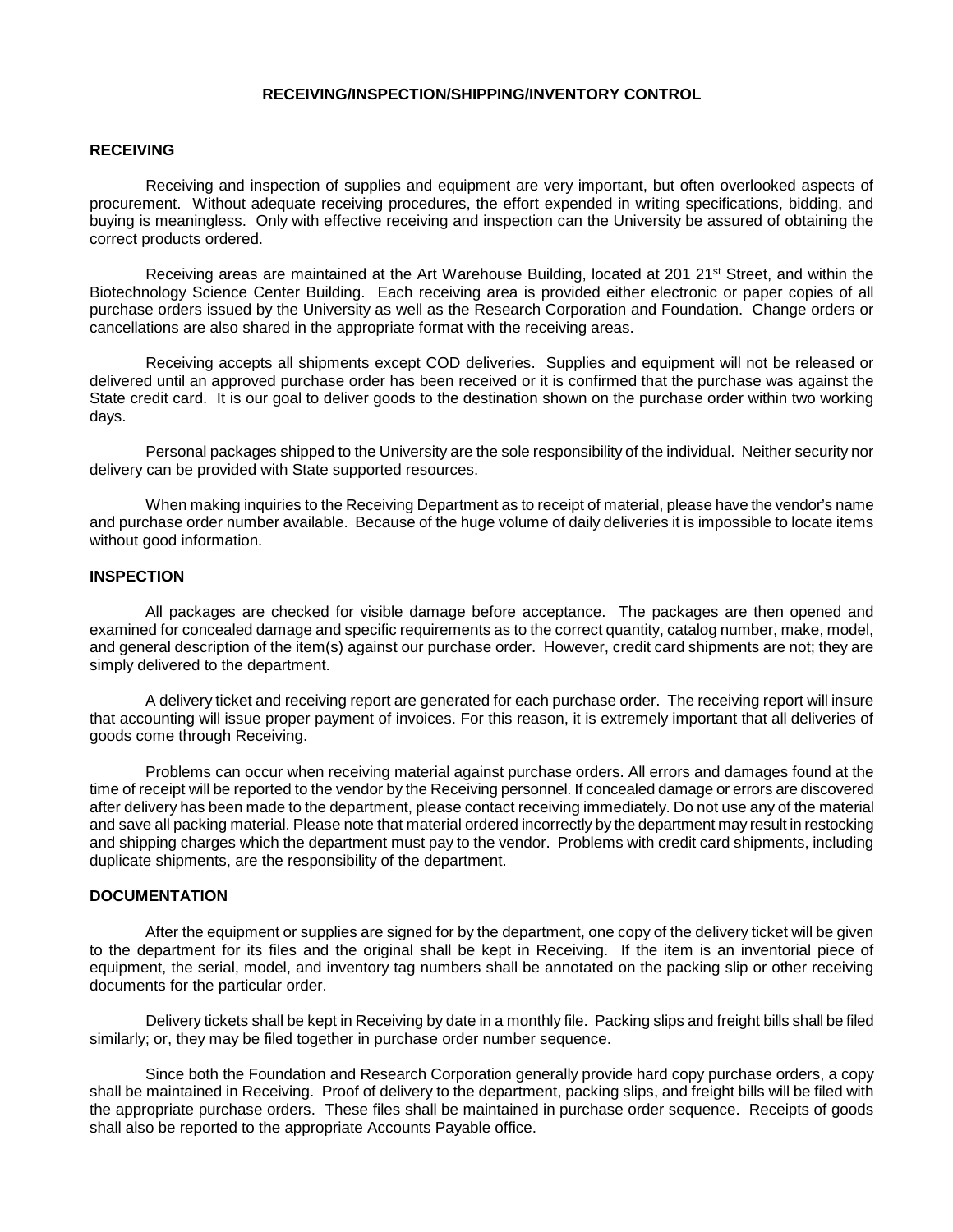Personal packages, free textbooks, and replacement or complimentary materials shall be received and delivered in a normal manner. Since Receiving cannot be responsible for personal packages, the recipient will be notified and told to come to receiving to pick up the material. Textbooks will be delivered to the department without a delivery ticket, because this is generally unsolicited material. So called Αwhite slips≅ will be used to document the receipt of important or replacement items. Generally such items are not being shipped against a purchase order. However, proof of delivery may be important. These files shall be maintained in date sequence.

#### **SHIPPING**

The receiving department coordinates the shipments of all outbound goods. They are shipped by UPS via air, ground, or motor freight. Each package must be properly packaged, sealed, and labeled by the department. The department's org and fund number must be noted on the outside of the package for billing purposes. If equipment is being shipped to a vendor for repair, the department must prepare a purchase order in advance to cover shipping charges. Letters and packages must be taken by the department to Receiving before 3PM. Personal packages cannot be shipped from campus.

# **INVENTORY**

All equipment purchased by Marshall University and the Big Green Foundation (excluding their office) will become University property upon receipt and inventoried. Items costing more than \$5,000 and having a useful life of one year are maintained for inventory purposes. Donations and lease purchases meeting the above criteria will also be included. All equipment must be inventoried by assigning a numbered property tag, recording the proper information as to model, serial number, etc. and maintaining it on the inventory data base. Effective January 1, 2001 equipment purchased by the Research and Economic Development Corporation will be maintained on their inventory.

If equipment needs to be returned to the vendor, please notify the Receiving department so adjustments can be made to the inventory records and tags can be removed.

University equipment can only be cleared from the inventory by following State Code regulations. Equipment can be sold at public auction, sent to surplus property, donated or transferred to another State agency, or traded on new equipment. Surplus equipment must be sent to the Receiving department for proper disposal so adjustments can be made to inventory records. University property can also be sold during Marshall's semi-annual yard sales. Equipment **can not** be cannibalized or destroyed and thrown into dumpsters by University staff, faculty, or students.

The security of University equipment is the responsibility of the department possessing physical control. Ultimately it is the department head that is responsible. If equipment is moved to a new location or from one department to another please notify the Receiving department. This helps keep the departmental inventory accurate.

Receiving conducts a physical inventory of University owned equipment every two years. In the intervening years, each department shall receive a listing of its inventory.